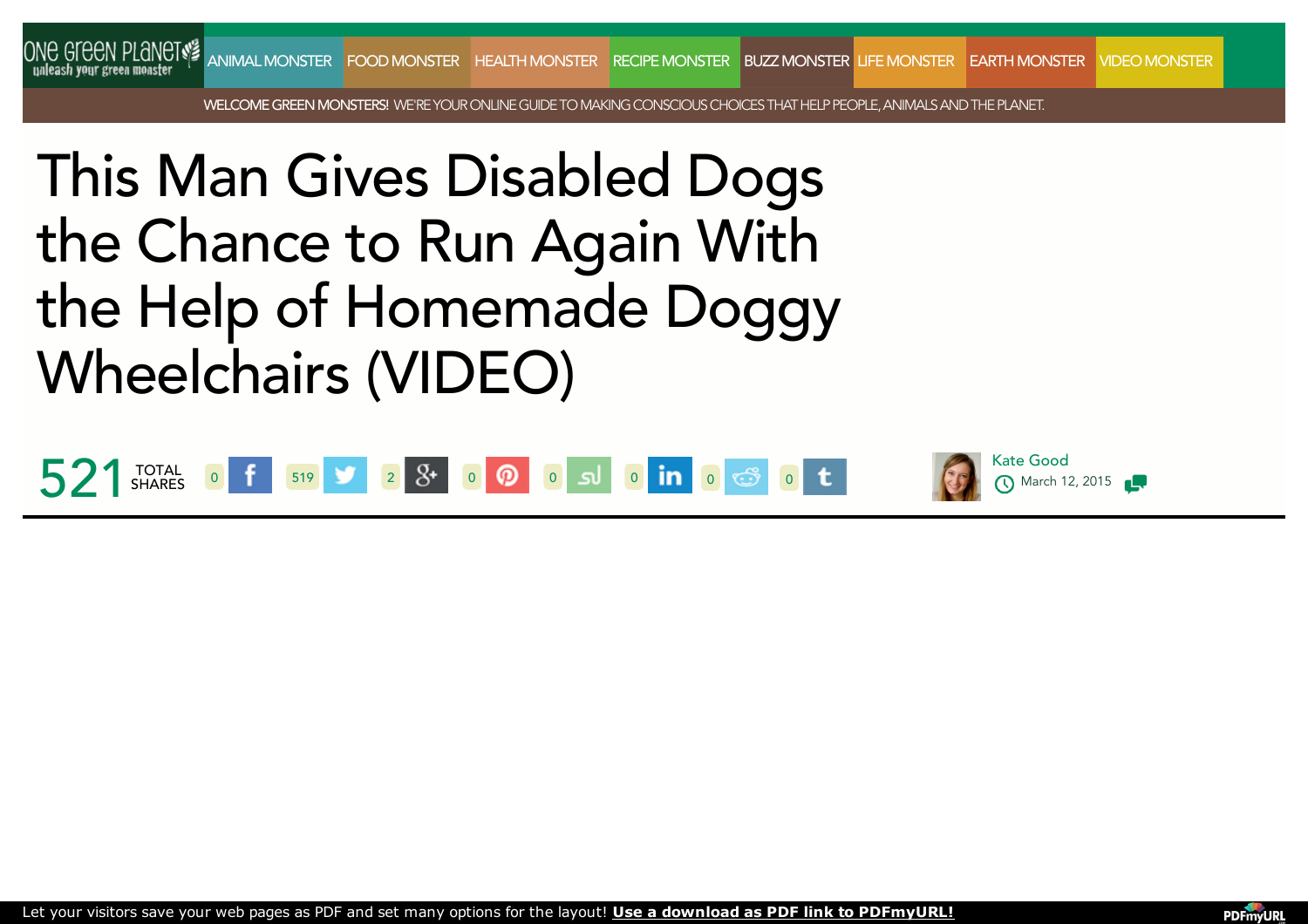As a dog [lover](http://www.onegreenplanet.org/news/break-the-puppy-mill-cycle-one-video-every-dog-lover-should-watch-and-share/), there is no question that you would do anything to ensure that your pup has the best life possible. We spend hours reading through dog food ingredients to make sure we're not giving them anything that could make them sick. Our cars are stocked with spare toys, leashes and transportable doggy water bowls. When people ask you if you have a favorite child, of course you say "no," but secretly there is no questioning that your dog will always hold that position (sorry,

Let your visitors save your web pages as PDF and set many options for the layout! **Use a download as PDF link to [PDFmyURL!](http://pdfmyurl.com/save-as-pdf?src=pdf)**

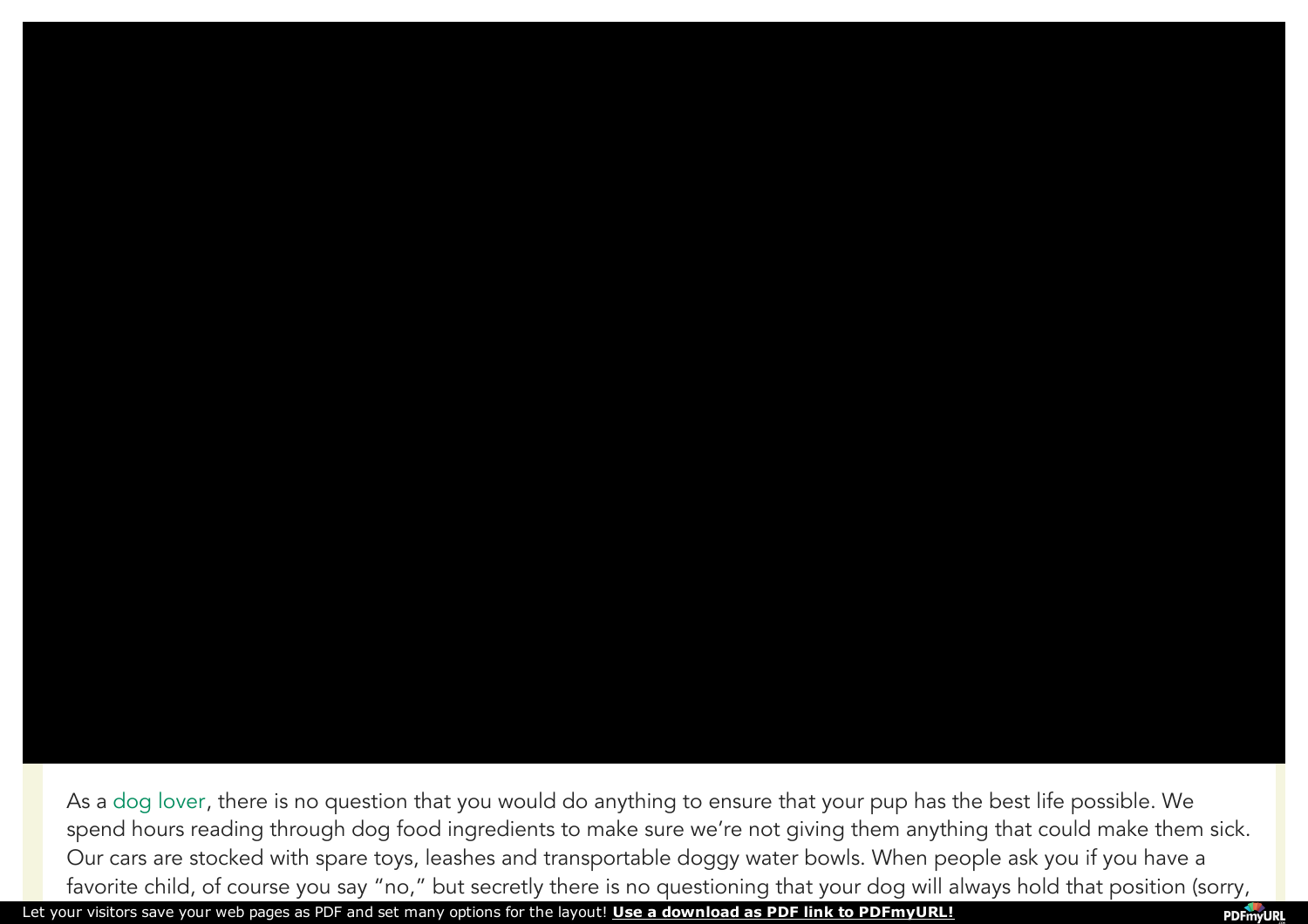little humans).

This wonderful Serbian dog [lover](http://www.onegreenplanet.org/animalsandnature/signs-you-are-a-hopeless-animal-lover/) went above and beyond to help his pup, Mika, get a new lease on life. Mika was paralyzed after being involved in a traffic accident and could no longer use his back legs. So, Dragan Dmitrovic got to work building Mika a [wheelchair](http://www.onegreenplanet.org/news/dogs-in-wheelchairs-play-fetch-video/) to help him get around. Thanks to his kind guardian, Mika can now run and play just as he used to.

Now, Dmitrovic has started a small business to help other dogs in need by making them custom [wheelchairs](http://www.onegreenplanet.org/news/this-chair-saved-this-dogs-life/comment-page-1/), just like Mika's. That's a true dog lover!

## Browse through some recent posts below:

Miley Cyrus Went Vegan a Year Ago and Now She's [Telling](http://www.onegreenplanet.org/news/miley-cyrus-vegan/) the World



Want to be Featured on One Green Planet? Share Your Original Vegan [Recipes!](http://www.onegreenplanet.org/news/share-your-original-eatfortheplanet-recipes/)



Baby Koala Hugs Mom to Help Her Through Life-Saving Surgery [\(PHOTOS\)](http://www.onegreenplanet.org/news/baby-koala-hugs-mom-during-surgery/)

These Photos of Zen Dogs Will Totally Bliss Out Your [Day](http://www.onegreenplanet.org/news/photos-of-zen-dogs/)